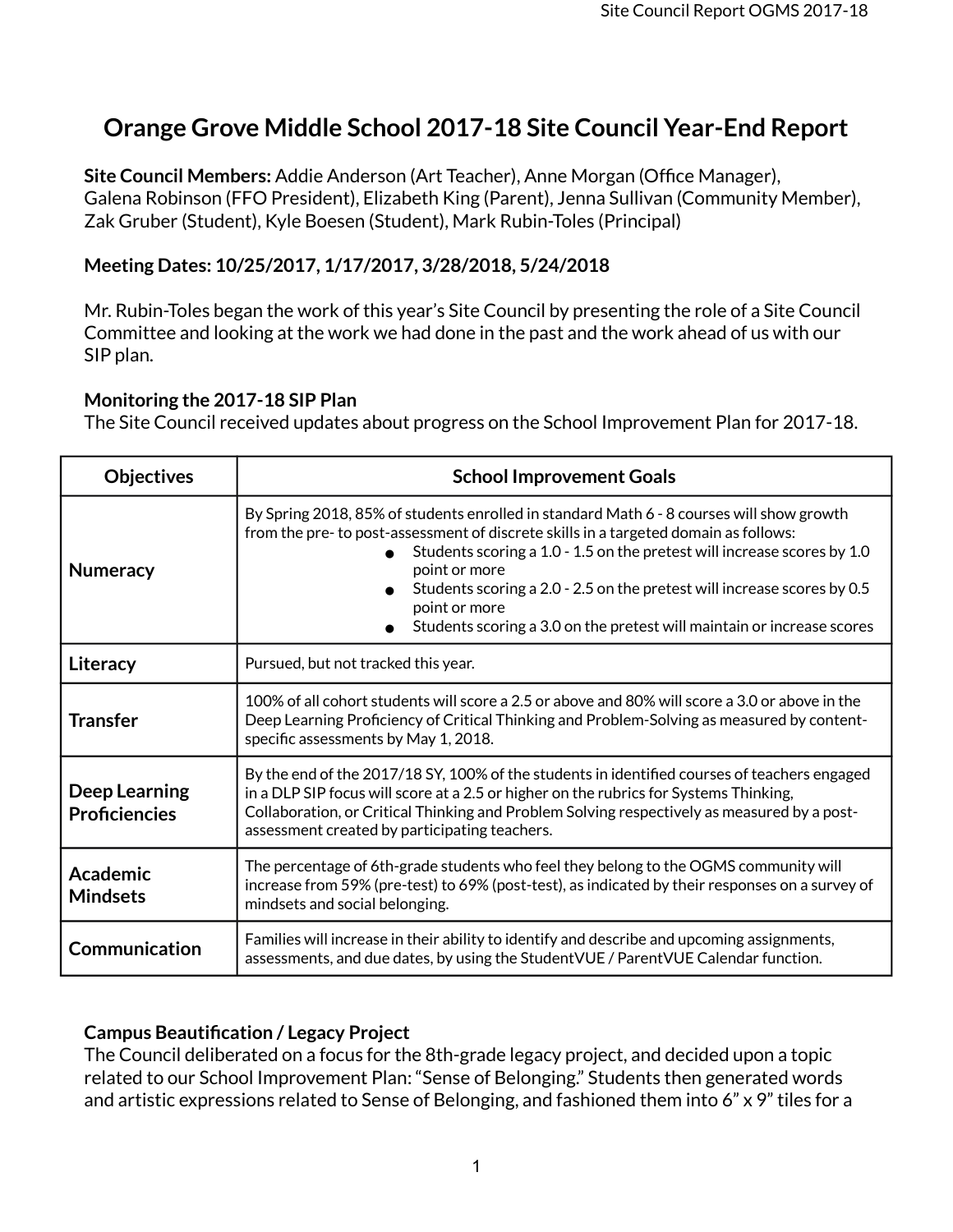

collaborative mosaic installed near the end of the year just north of the MPR.

## **Revision of Student Dress Code**

The Site Council revised the student dress code to ensure that it was clear, enforceable, appropriate, and gender-neutral.

The new dress code, contained in the Student Handbook, is below: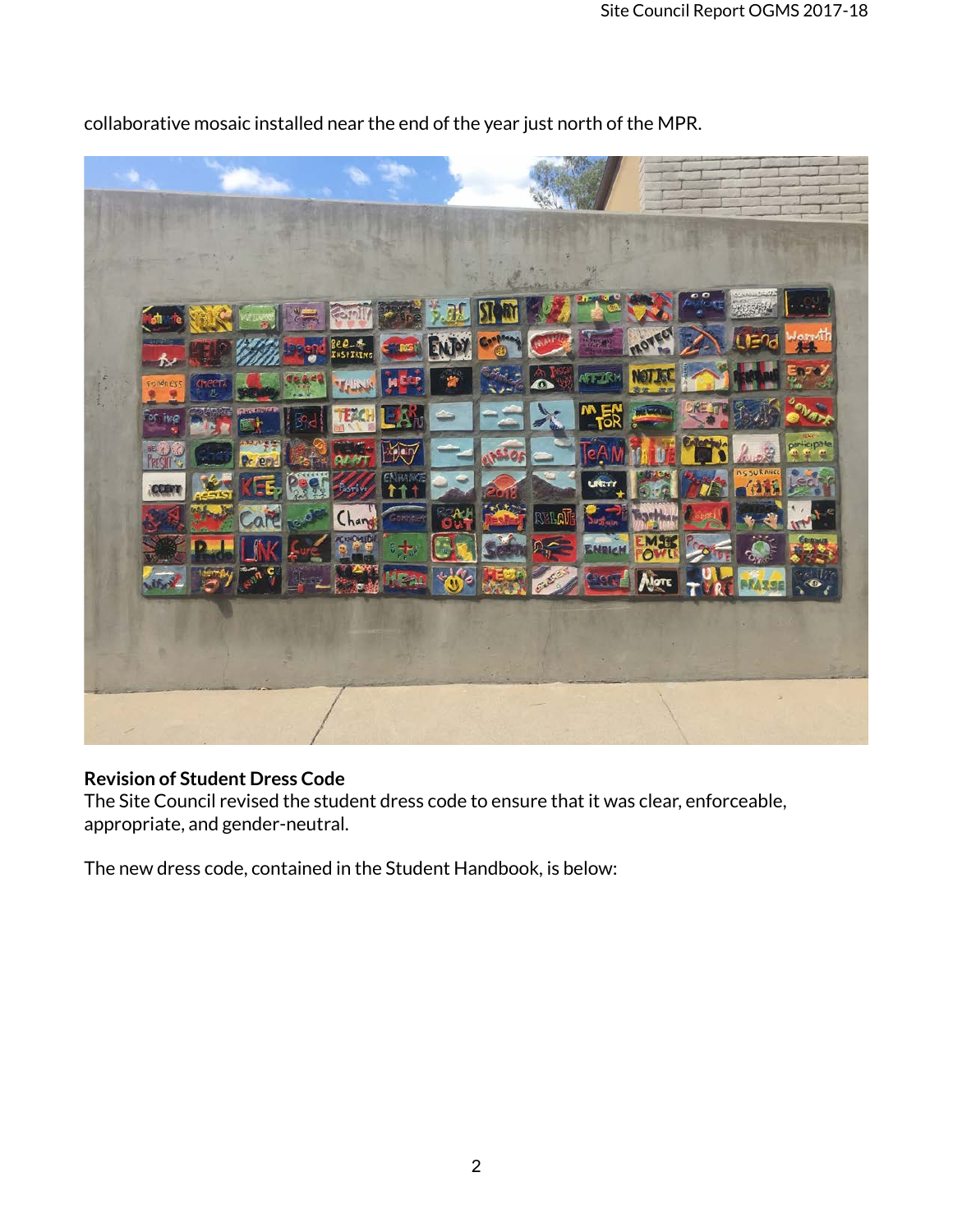## **Dress Code**

Our focus is academic learning. We expect you to wear clothing that demonstrates pride and is safe and appropriate for an academic setting. Our dress code is neutral with respect to gender; the same rules apply to all clothing and all students.

#### Clothing must be safe:

You need to be able to safely participate in all academic activities, and be able to move safely about campus. Any clothing that poses a safety risk must be changed.

#### Clothing must be appropriate for a middle-school setting:

- Your base layer of clothing must cover you in a variety of situations that may be required in a classroom sitting cross-legged or on the floor, kneeling, bending over, reaching out, raising hands, etc.
- Your base layer of clothing should fully cover all undergarments.



Apparel considered inappropriate or disruptive includes, but is not limited to:

- Clothing that displays vulgar or offensive pictures/language, tobacco or alcohol products, or references to illegal substances
- Immodest, see-through, or revealing clothing
- Loose or sagging pants, dangling belts or chains
- Shirt or shorts/pants that do not cover all undergarments
- Apparel, jewelry, accessory, or manner of dress or grooming that by virtue of its color, arrangement, trademark, symbol, or any other attribute that indicates or implies membership of a gang.

### Bottom Garment - Pants, Shorts and Skirts:

- Must be belted, anchored or fitted at the waist, and completely cover undergarments.
- Must be intact and appropriately sized: no jean rips above the level of the crotch or pockets, may not be excessively baggy, sagging or ill-fitting.
- Must be visible and not completely covered by a shirt/jacket.
- Must cover groin and bottom, through all ranges of movement and postures.
- Yoga pants and leggings are acceptable if they are appropriate in terms of thickness and body coverage, and do not reveal anatomical details or information about undergarments.

Top Garment - Tops and Shirts:

- Tops must be high enough in the front to to cover the chest area from armpit to armpit.
- Tops must cover the midriff: they must overlap at least 2 inches with bottom garment and they must allow full range of motion with good coverage – you must be able to raise both of your hands, and also sit down and lean forward over a

## **Base Layer of Clothing**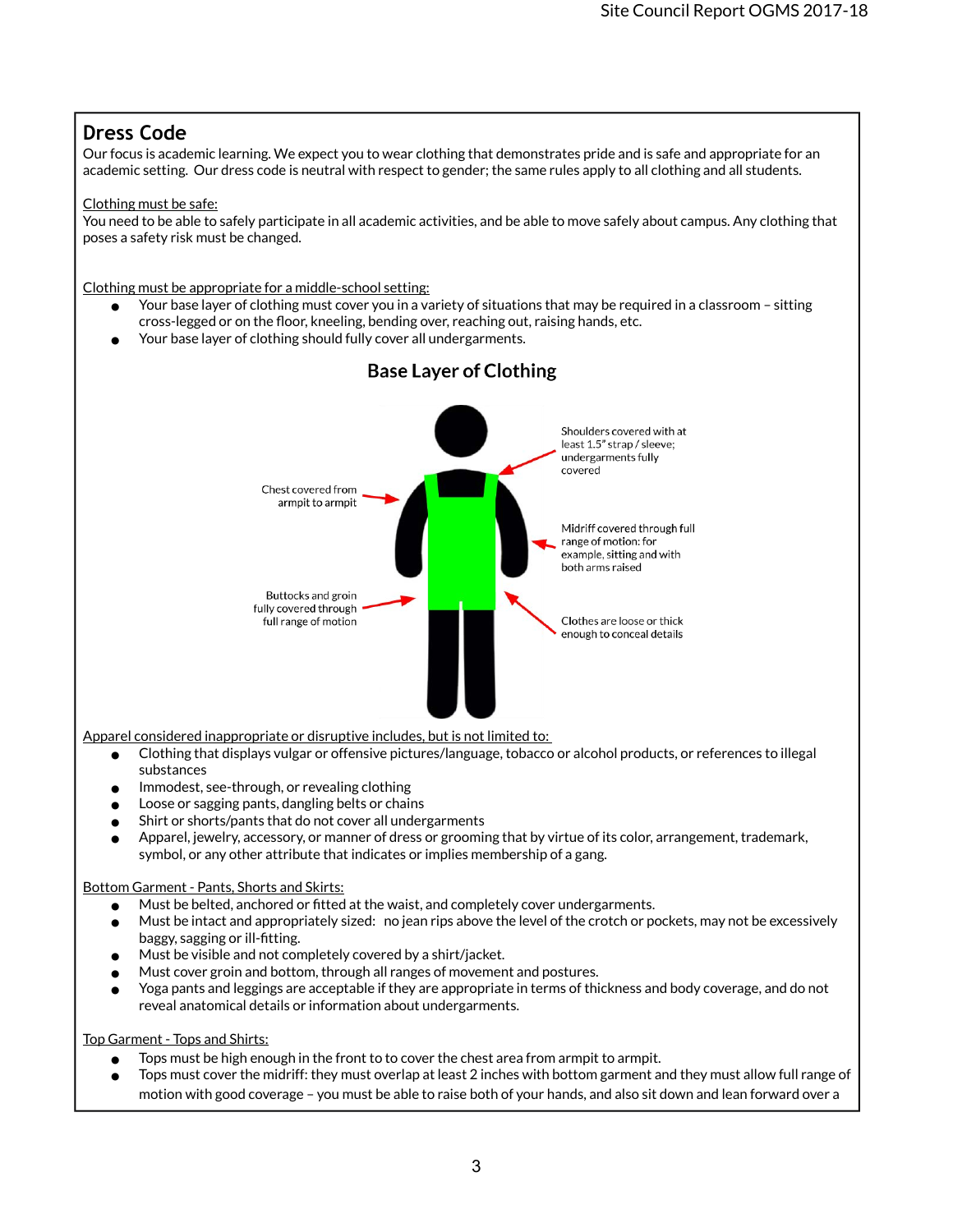desk without exposing your midriff or sides.

- Midriffs, half-shirts, fishnet, strapless, halter tops, bandeaus, spaghetti straps, camisoles, or similar items of clothing are not allowed.
- Tops must have at least a one-and-a-half-inch-wide strap or sleeve at the shoulder. Racerback or similar shirts are acceptable if they completely cover undergarments.
- When a jacket, sweatshirt, cardigan, or similar is worn over a shirt, the base layer shirt must always be dress-code appropriate.

Hats:

- Hats and head coverings must be removed when entering any building, unless they are being worn as part of a religious observance or as a medical necessity. We encourage families whose children will be wearing head coverings for religious or medical reasons to communicate with the front office or administration so that we can be aware of the purpose for the headcovering.
- Hats must be worn appropriately (brim facing forward or backward not to the side).
- Students may not wear do-rags or bandanas.

#### Belts & Accessories:

- Must not present a safety risk items which are dangling, or which could be snagged or tangled (like wallet chains or dangling necklaces) are not safe.
- Belts must be entirely looped (no part of the belt may hang).
- Sunglasses must be removed and stored away indoors, unless a medical condition necessitates sunglasses being worn indoors.

#### Footwear:

- **●** Must be safe we have many stairs and ramps that students have to negotiate:
	- o Heels 1.5 inches or lower
	- o Laces must be tied or tucked, not loose
- **●** Students must wear or bring appropriate footwear for PE every day.

Clothing for Physical Education / Health Class:

- **●** Students must change their clothes for PE
	- o Grey shirt
	- o Black shorts (leggings may be worn underneath)
	- o Closed-toe shoes with laces / velcro closings (no slip-ons)

Clothing that must be adjusted, stretched, or repositioned to remain in dress code is in violation of dress code. Students who must pull up pants, pull down shirt hems, roll down shorts, or slide sleeves over shoulders, for example, are out of dress code.

If you wear clothing that is out of dress code, you will be sent to SOAR (the Students' Opportunity for Achievement Room) to review dress code policy. You will change into your PE uniform, or a clean "loaner" uniform. Repeated dress code violators will be assigned other consequences.

### **Crafting a Vision and Mission for Orange Grove**

The Council members reviewed survey data from students and families, and helped give feedback about the elements of Orange Grove that were most valuable to them - this information was taken to the summer Leadership Retreat, and was synthesized to craft the mission statement for Orange Grove: "To create curious, compassionate, and capable problem solvers."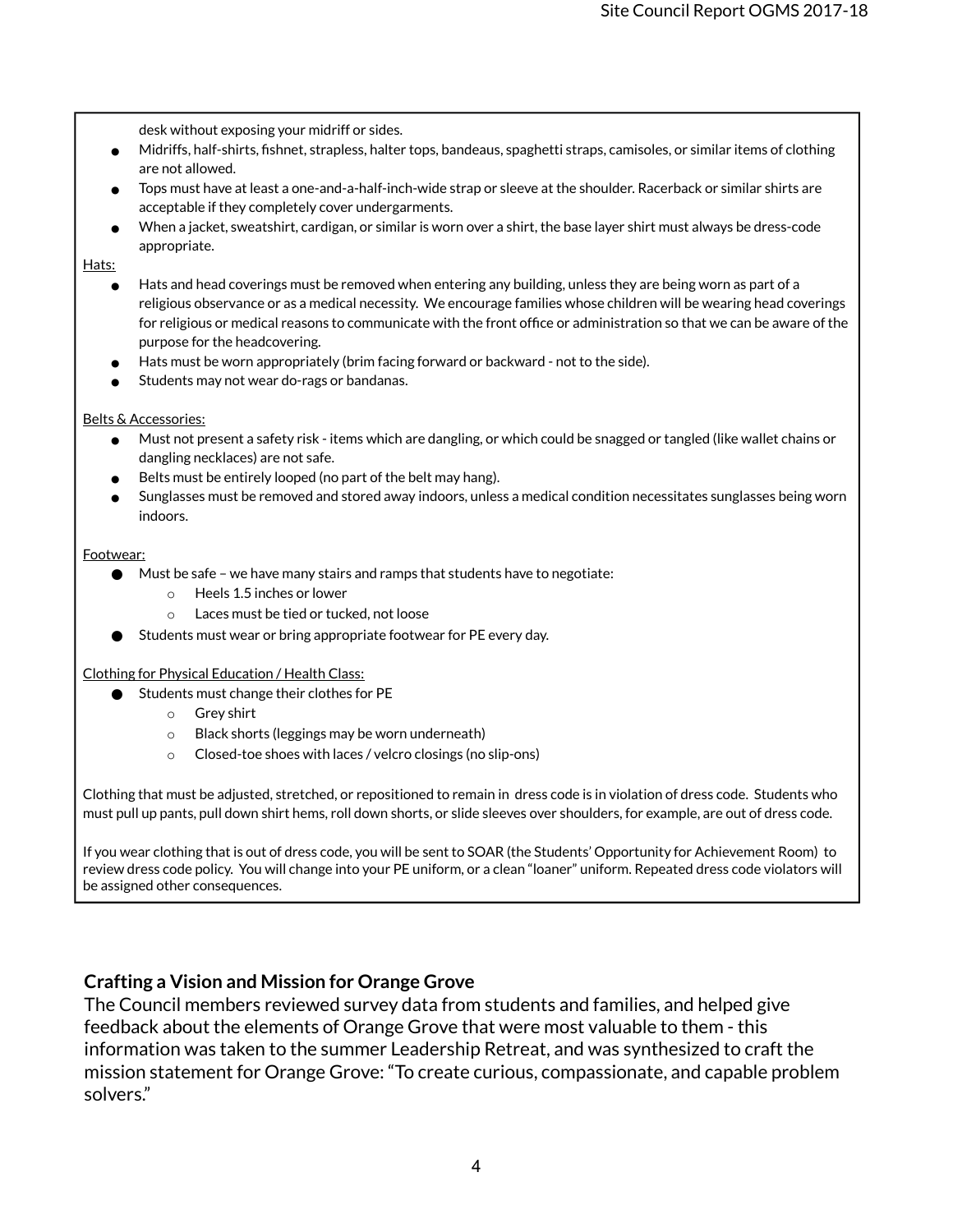Site Council Report OGMS 2017-18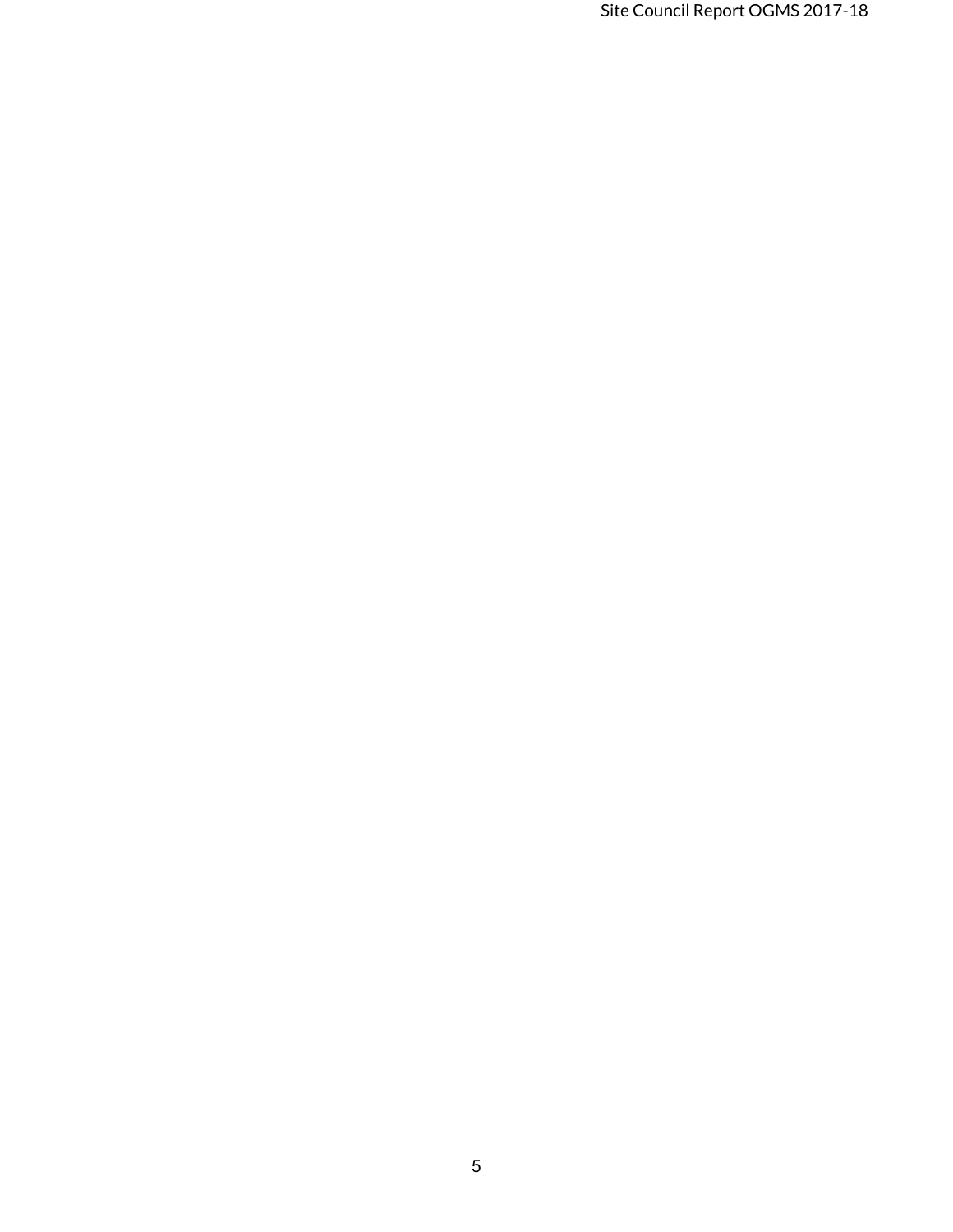Below are word clouds of responses from students and families:

Student: Please write two words or phrases: What do you value most about Orange Grove?



Student:When you have had a great class in which you really learned, what made that learning experience so valuable?

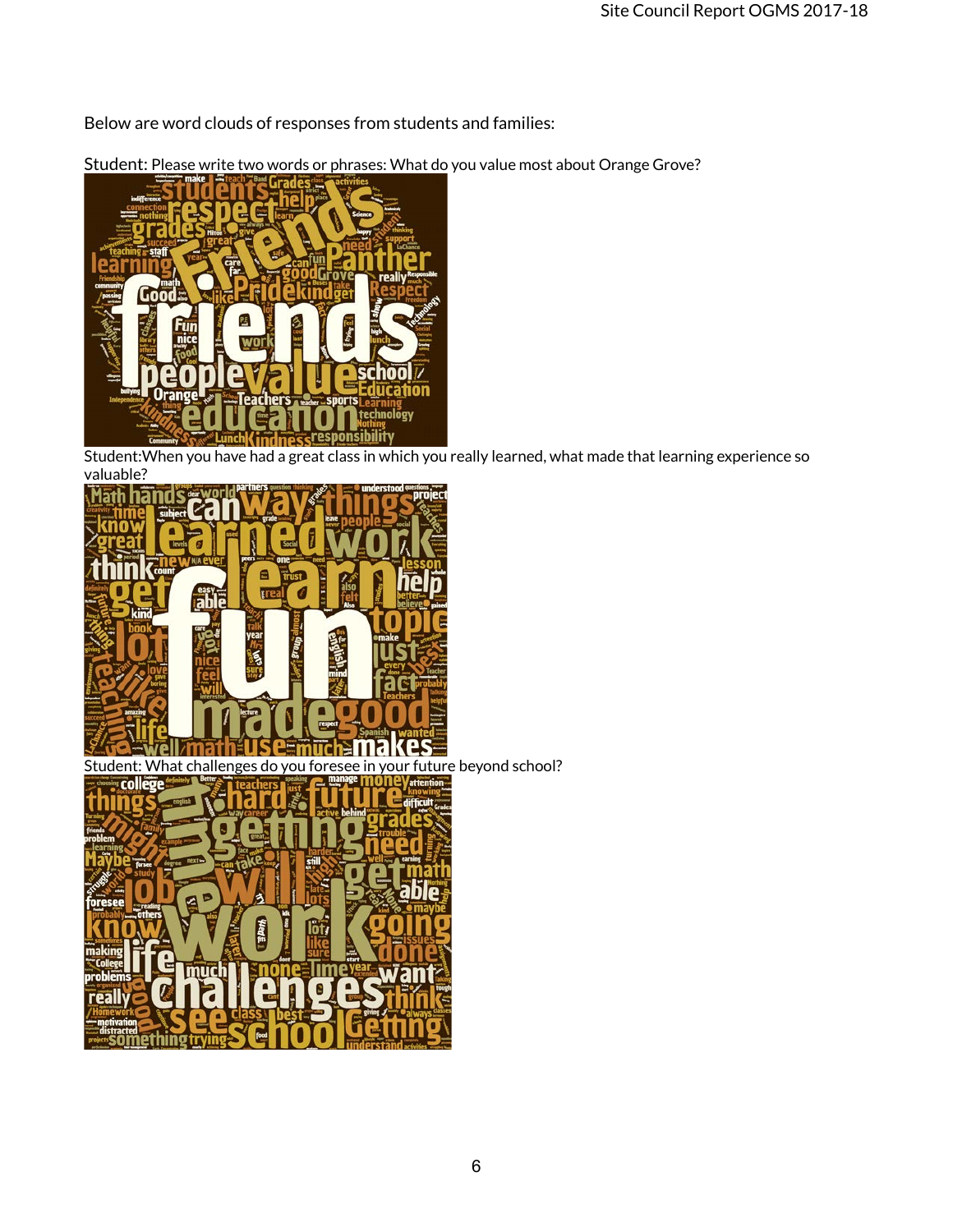Parent: Please write two words or phrases: Why or how is Orange Grove special or unique?



## **Routines, Habits, and Rituals of Orange Grove**

The Council members were asked to think about the kinds of experiences they felt it was important for students to have at Orange Grove, to include as part of our School Improvement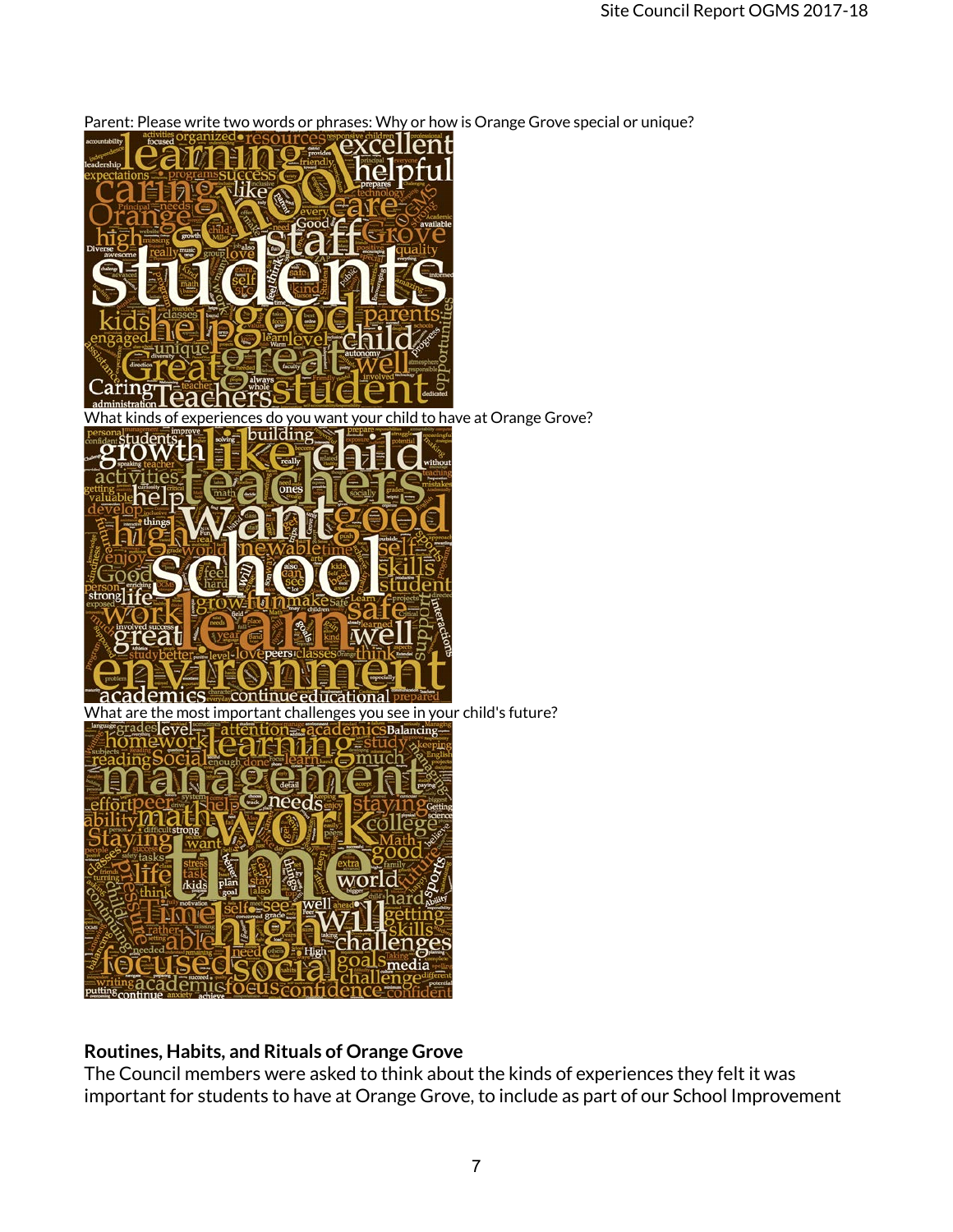Plan. They brainstormed responses which were incorporated into the deliberations of the Leadership Retreat in June 2018.

What do we want students to experience at OGMS? Answers from OGMS Site Council:

EVERY PERIOD:

- Be prepared to learn and have materials ready
- Focus, listen, give attention and respect ot teacher and others. Use critical thinking and practice communication skills
- Panther Pride
- Value placed on learning
- Have a book to read
- Write due dates and schedule work time in planner
- Hear their name
- Access to announcements for students who arrive late

### EVERY DAY:

- Exercise/meditate
- Get 8 hours of sleep
- Listen to Announcements
- A smile
- $\bullet$  Block out times in their week for family, events, practices

### EVERY WEEK:

- Life skills once a week in advisory period (Saying no, time management, tolerance, conflict resolution, asking for help, stress mgmt, big projects)
- Check StudentVUE
- Pride challenge and specific challenges for groups
- Reflect on progress
- Write a note of gratitude
- $\bullet$  Positive feedback from an adult

Panther Pride Day/Fun activities at lunch/Wear panther spirit wear

### EVERY QUARTER:

- Presentation students presenting every quarter, speaking in front of class
- Assembly recognize successes/student performances
- Advocate for self with an adult talk to an adult, email teacher
- Eat somewhere different at lunch

### EVERY YEAR

- Clean some part of the school doodads. family fix-it day, SAC clean-up day
- Student leaders identified and encouraged/ask every student to lead
- Cultural assembly
- Sense of belonging connectedness
- Introducing 5th graders to OGMS Prideland
- Help someone

### EVERY THREE YEARS

- $\bullet$  Match new students with existing students by interest - sports/music/arts etc
- New student orientation
- Promotion
- Brainstorm way to make the school better. more relevant, meaningful
- Bookmaking
- Social Studies Financial Learning/ Mock Trial
- Job interviews/career vocational training
- Warm welcome/warm goodbye
- Families in introduce new families to